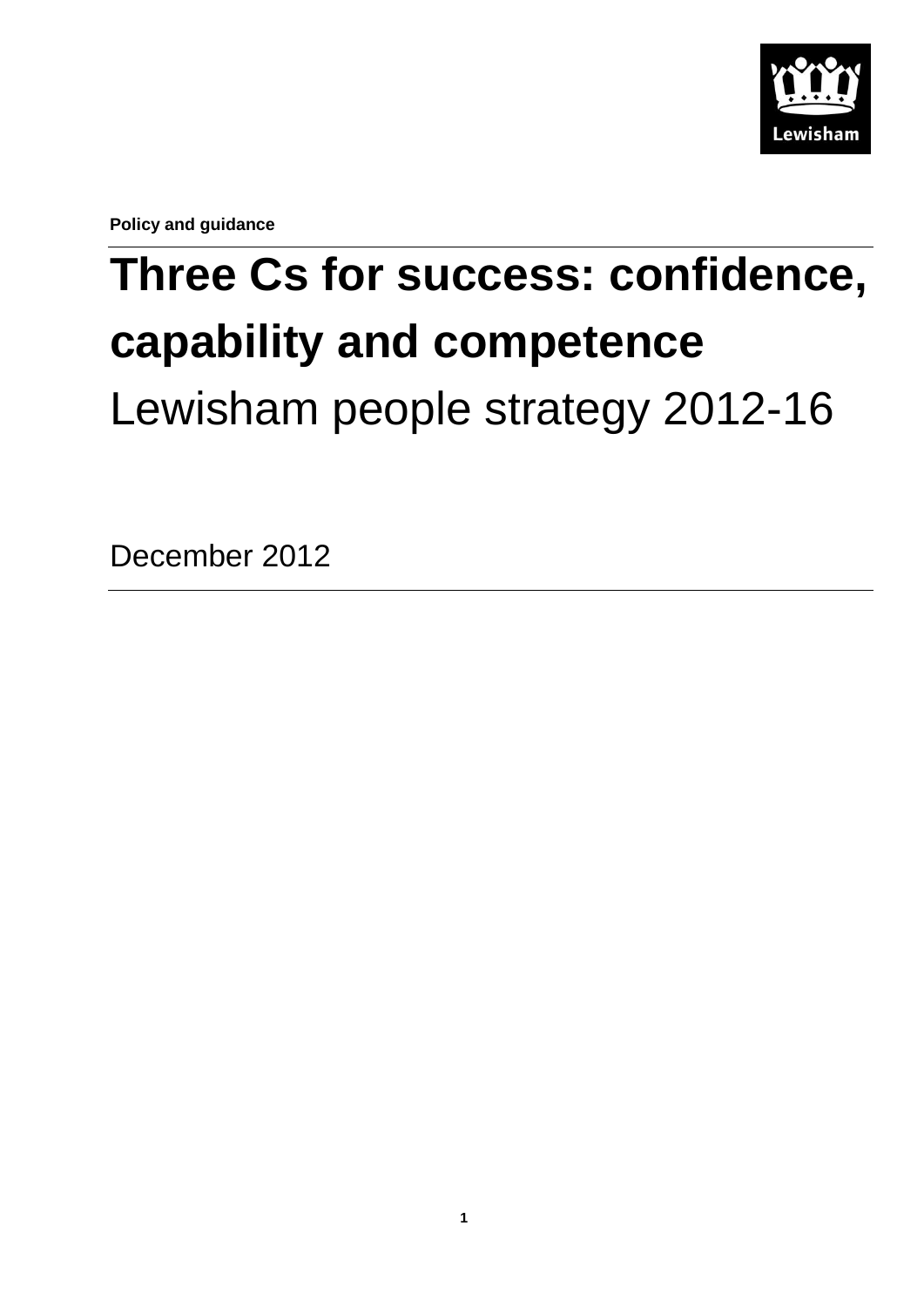### **1. Introduction**

- 1.1 The Council can only achieve anything through its people those that work for it and those it works with. This includes not just those employees directly employed by the Council, but those employed through agencies, on contract, those employed to provide services commissioned by the Council and those employed by our partner agencies. Ultimately all these people are helping make Lewisham the best place in London to live, work and learn.
- 1.2 To achieve that goal we are working towards the community strategy priorities:
	- $\bullet$ Ambitious and achieving
	- Safer  $\bullet$
	- Empowered and responsible  $\bullet$
	- Clean, green and liveable
	- Healthy, active and enjoyable  $\bullet$
	- $\bullet$ Dynamic and prosperous.
- 1.3 The Lewisham Way to achieve this is to work as One Council with a Customer Focus and a drive to Improve Service Performance.
- 1.4 How effectively we do all of this will depend on getting the best out of our people. Within the Council we have three priorities for managing people:
	- Developing effective leaders and an engaged workforce
	- Fostering a high performance culture
	- A flexible organisation that encourages managed risk taking.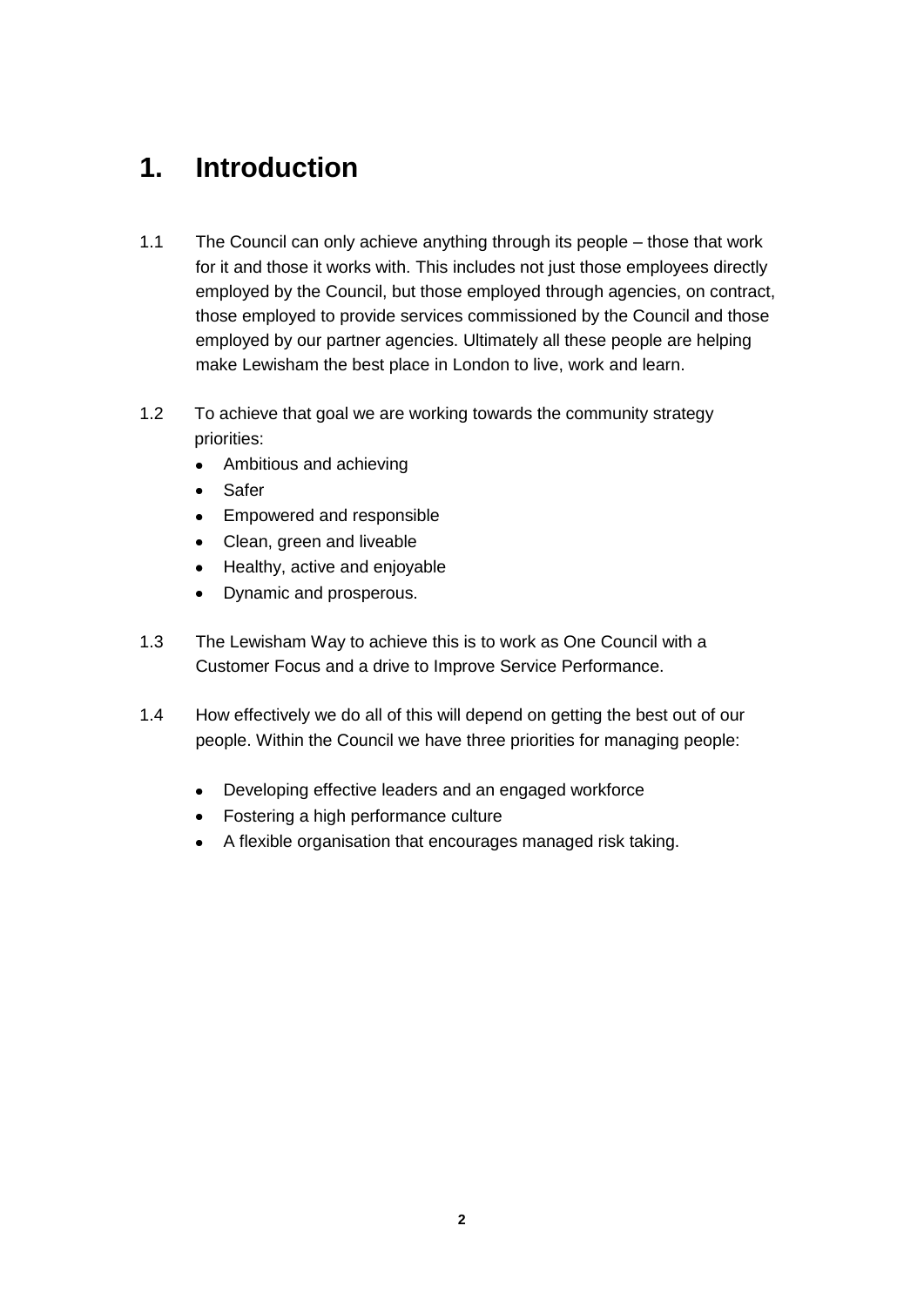### **2. Our strategic framework**



- 2.1 This strategy shows how we put people right at the centre of everything we do and how we set the right expectations and provide the right support to ensure our people are properly equipped to achieve our goal.
- 2.2 We have developed a set of behaviours and competencies which together form the framework for this developing and supporting our people. These are explained further in sections 8 and 9.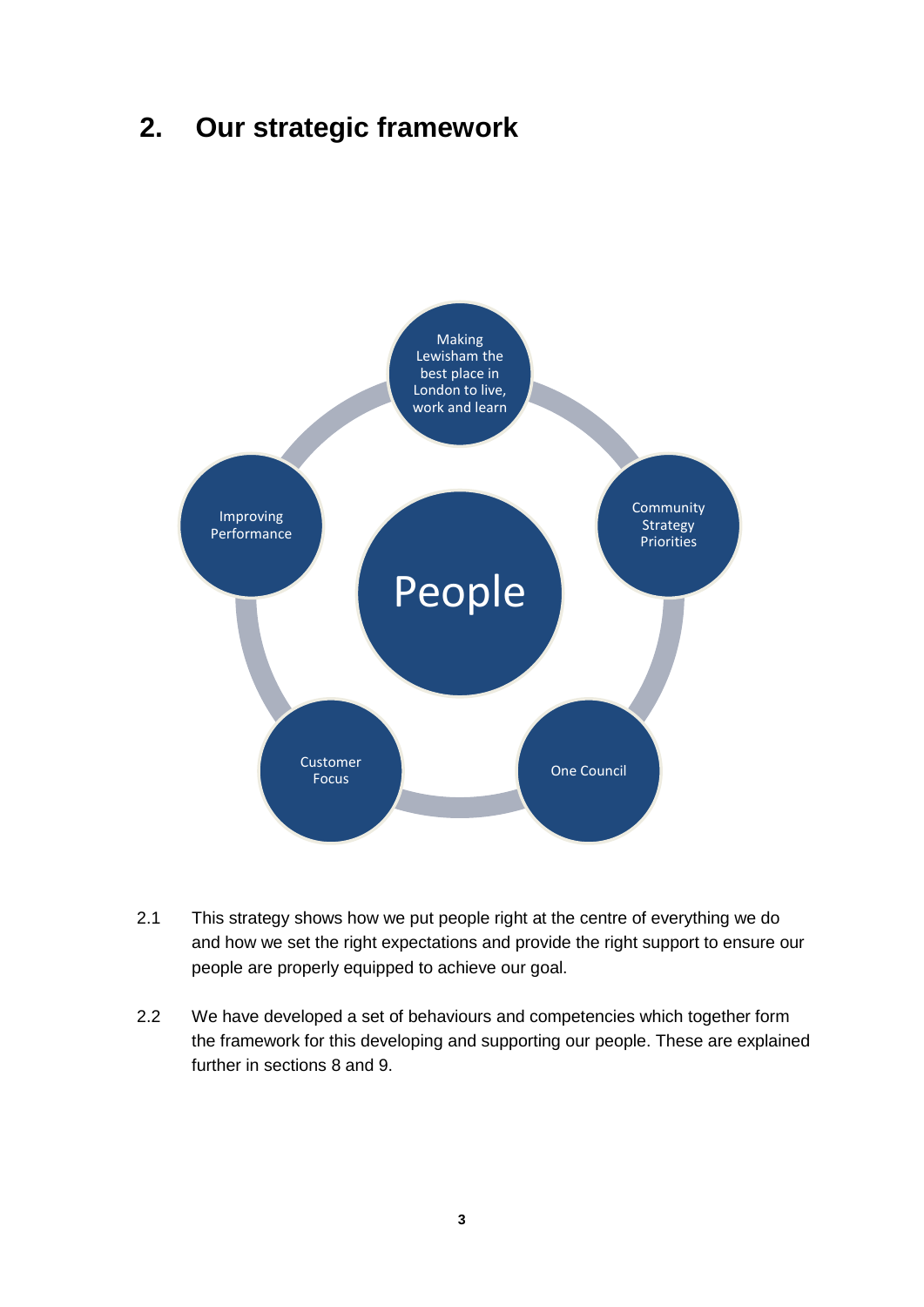## **3. Our journey**

- 3.1 Over the past two decades the Council has pursued a pragmatic approach to improving services and service outcomes. Throughout this time the Council has developed an effective "mixed economy" approach to service provision based squarely on what works best for Lewisham residents.
- 3.2 The Council has been at the centre of a network of effective local partnerships that have tackled knotty public problems locally. The Council has a track record of creative innovation in improving service outcomes and a valued history of real and effective community engagement.
- 3.3 Alongside its long-standing overall vision and a long-held set of ambitions, priorities and values the Council has been able to sustain an innovative approach to service design and delivery.
- 3.4 While local spending grew the Council was also making year-on-year efficiencies to enable cash to be released from budgets so it could be redirected towards areas of priority need.
- 3.5 Given the scale and pace of the current Government's deficit reduction plans and the specific settlement for local government, the overall cost of local government services needs to be lowered substantially – by some 11 per cent for this year and, across the whole sector, by an average of 28 per cent over the next four years.
- 3.6 Government spending reductions mean that Lewisham has to cut its budget by £88million over a four year period between 2011/12 and 2014/15. Every part of the Council has experienced significant change in the last two years.
- 3.7 The Council is protecting spending on services that people value most, making sure that the services it provides for people across the borough are the best they can be and working every penny of taxpayers' money as hard as it can.
- 3.8 During 2010, the Council has been actively working to deliver the changing and saving agenda, encouraging people to have their say and supporting managers through the change process.
- 3.9 To deliver savings it is not simply a question of spending less managers have to be creative about how to spend differently so that less is spent but that service is, where feasible, sustained if not improved. (*Serving Lewisham Smarter, Mayor and Cabinet paper, July 2011*)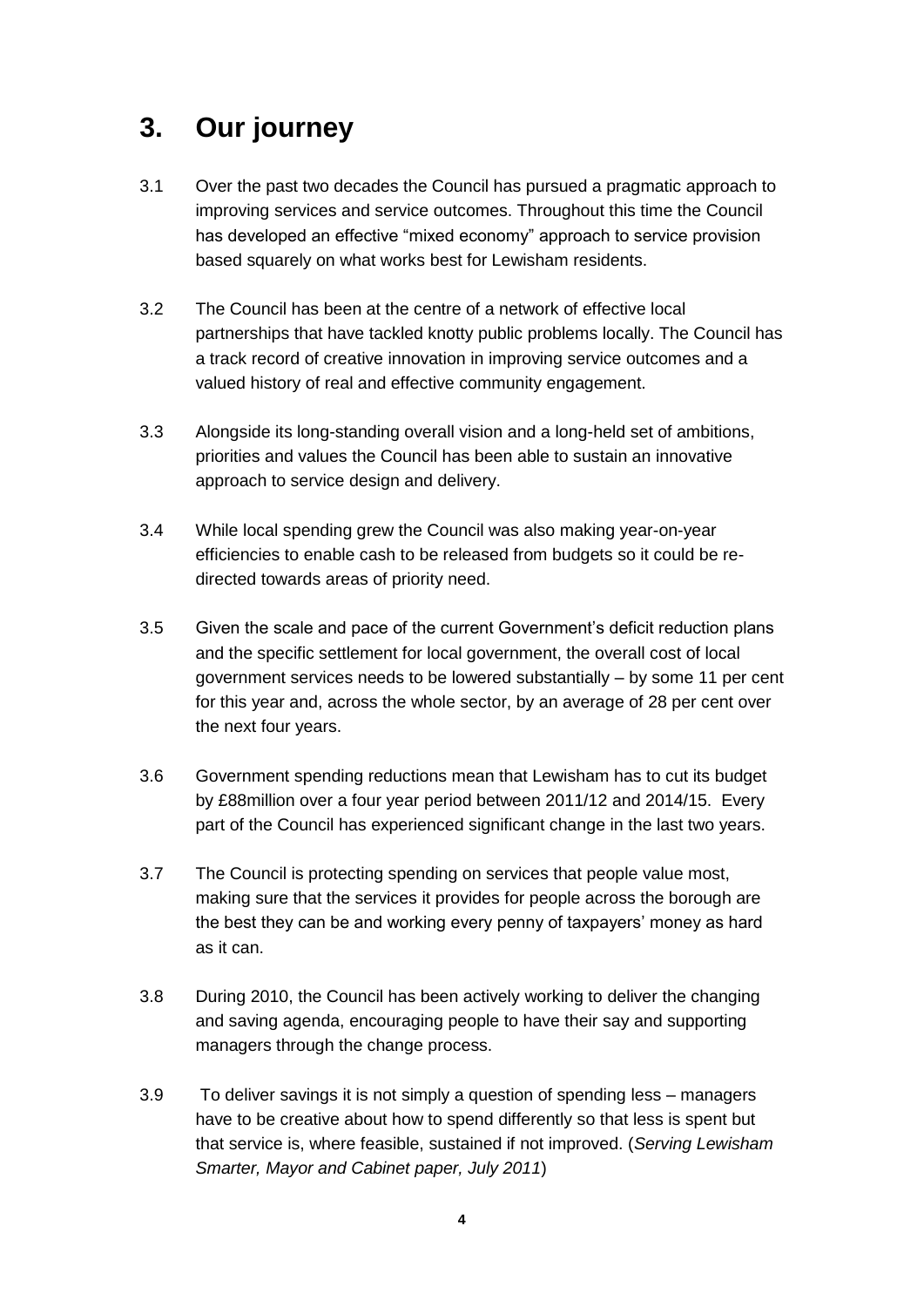- 3.10 The Council is reducing its management overhead budget by £2.5m. Directorates have been reduced from five to four. The average number of staff that each senior manager on average manages (the management span) is being increased. We have introduced more flexible working, with more home working, reducing the need for desk and office space. By the end of 2012 we will have vacated the town hall in Catford.
- 3.11 Changing management reporting lines and reducing the number of directorates will, in reality, achieve only a small amount of savings – greater savings can be made by altering the way we work: adopting a smarter and lower cost approach to management generally. This is why as well as some structural change we need a programme to energise staff and managers to be more imaginative in developing new ways of working that serve Lewisham smarter.
- 3.12 The Council's people priorities have so far focussed on managing these changes but also ensuring that the gains in organisational efficiency continue.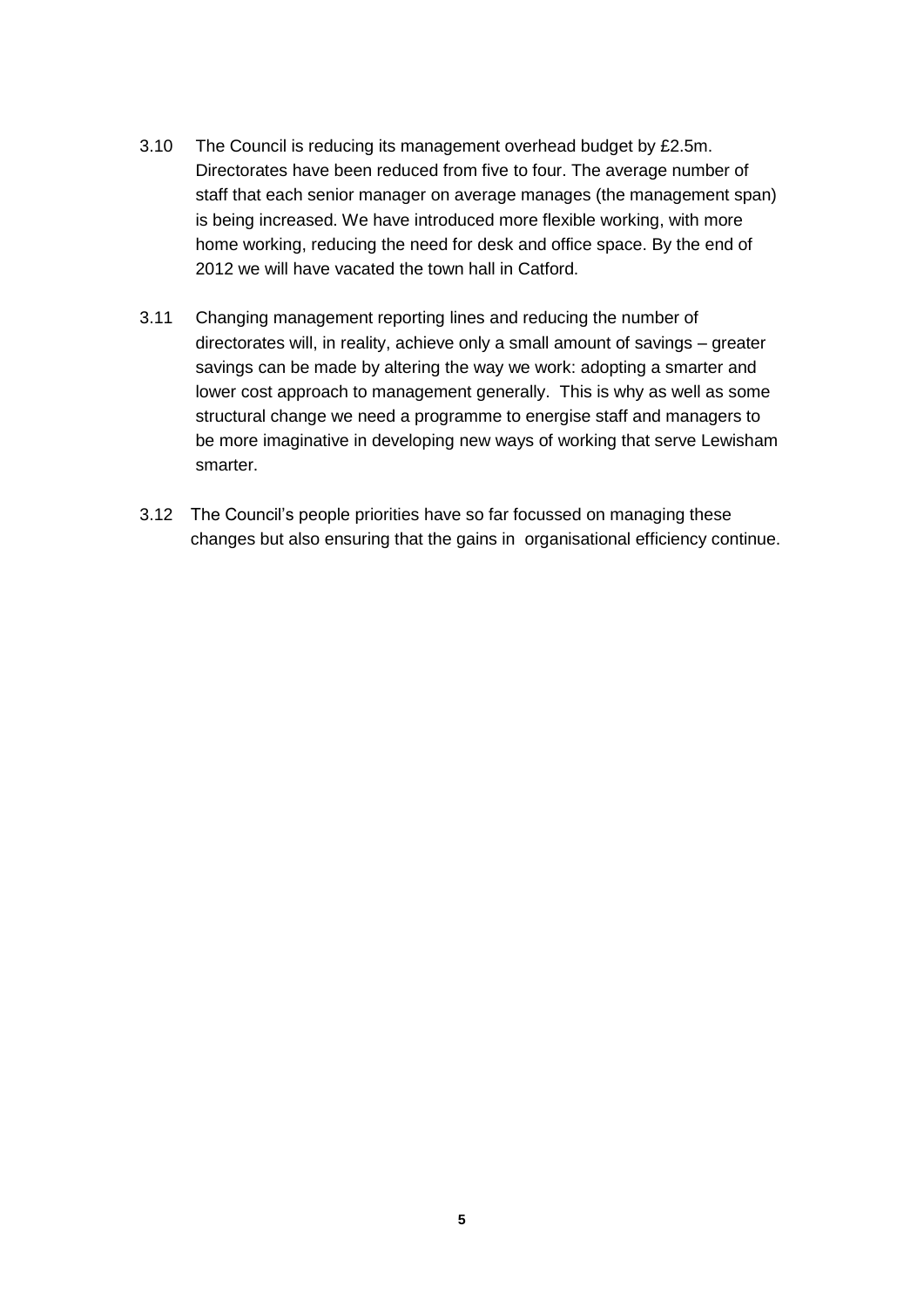### 4. **Where we are now**

- 4.1 The economic recession and the current financial climate has had a negative impact on both our own employees – 70 per cent feel less secure in their jobs for example – and for our residents – over half report worries about meeting everyday costs and household bills. This has important impacts on the contract we have with our employees and the way in which we expect them to deliver services to the community.
- 4.2 We cannot and do not promise a job for life as we develop into a more flexible and agile organisation being employed directly by the Council on a permanent contract will become less and less the norm. More and more people are being employed to deliver services through contractors, through community and voluntary organisations, mutuals and other forms of organisation.
- 4.3 What we can and do promise is fairness in employment practice. We are a Living Wage employer. We pay all our directly employed staff at least the London Living Wage and we are working to achieve this also for all our contracted staff. Living Wage employers report improved morale, lower turnover of staff, reduced absenteeism, increased productivity and improved customer service.
- 4.4 In broad terms, our employees reflect the diversity of the local community, which enables the Council to develop services that meet community needs. Challenges exist in some areas, such as the need to employ more younger people and the low representation of black and minority ethnic staff in more senior grades and these remain a priority for this strategy. Almost half of our employees are also local residents.
- 4.5 We also have the challenge of a workforce that is not all under our direct control – staff employed by schools, through agencies and contractors.
- 4.6 In this economic environment it is important to focus minds on delivering value for the public purse by working to improve efficiency and performance and on delivering public services sympathetically to customers, many of whom are vulnerable people.
- 4.7 Turnover of employees at 7 per cent has been stable for some time but this is likely to increase as staff leave the organisation as a result of the savings the Council is required to make. Providing support to staff leaving the organisation as well as developing and supporting the majority of staff who will remain within the organisation are key objectives within the strategy.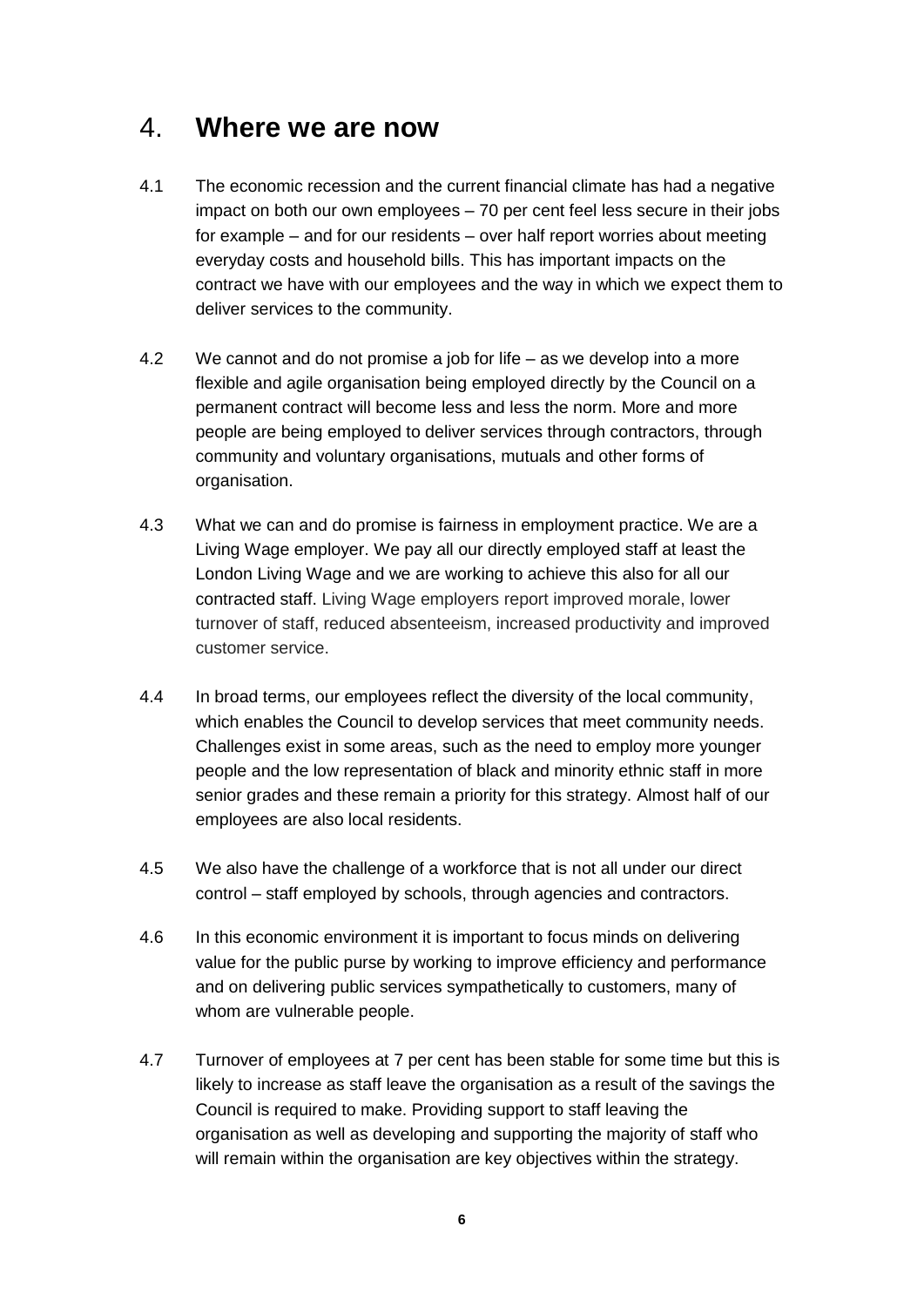- 4.3 We want employees (including those not directly employed by the Council) who are committed to the Council's goals and values, motivated to contribute to the Council's success, and are able to at the same time to enhance their own sense of well-being. Our strategy, policy, learning and development are designed to foster a set of positive attitudes and behaviours that enable high performance. In short, what we seek is a high level of employee engagement.
- 4.4 The 2012 employee survey measured employee engagement. Employee engagement is important because it can be a key to unlocking productivity and to transforming the working lives of many people. We measured employee engagement by asking questions in five areas (see diagram below). The overall engagement index at 58% was positive – the same as it was when we first measured it in 2009.



- 4.5 In short engaged employees deliver better services and better value for the taxpayer. Continuing to maintain and improve engagement is an essential part of this strategy.
- 4.6 Behind the nature of the job itself, the quality of line management and leadership shown by senior management, especially in times of change, are the biggest drivers of employee engagement. That is why we put such emphasis in this strategy on developing our managers and leaders.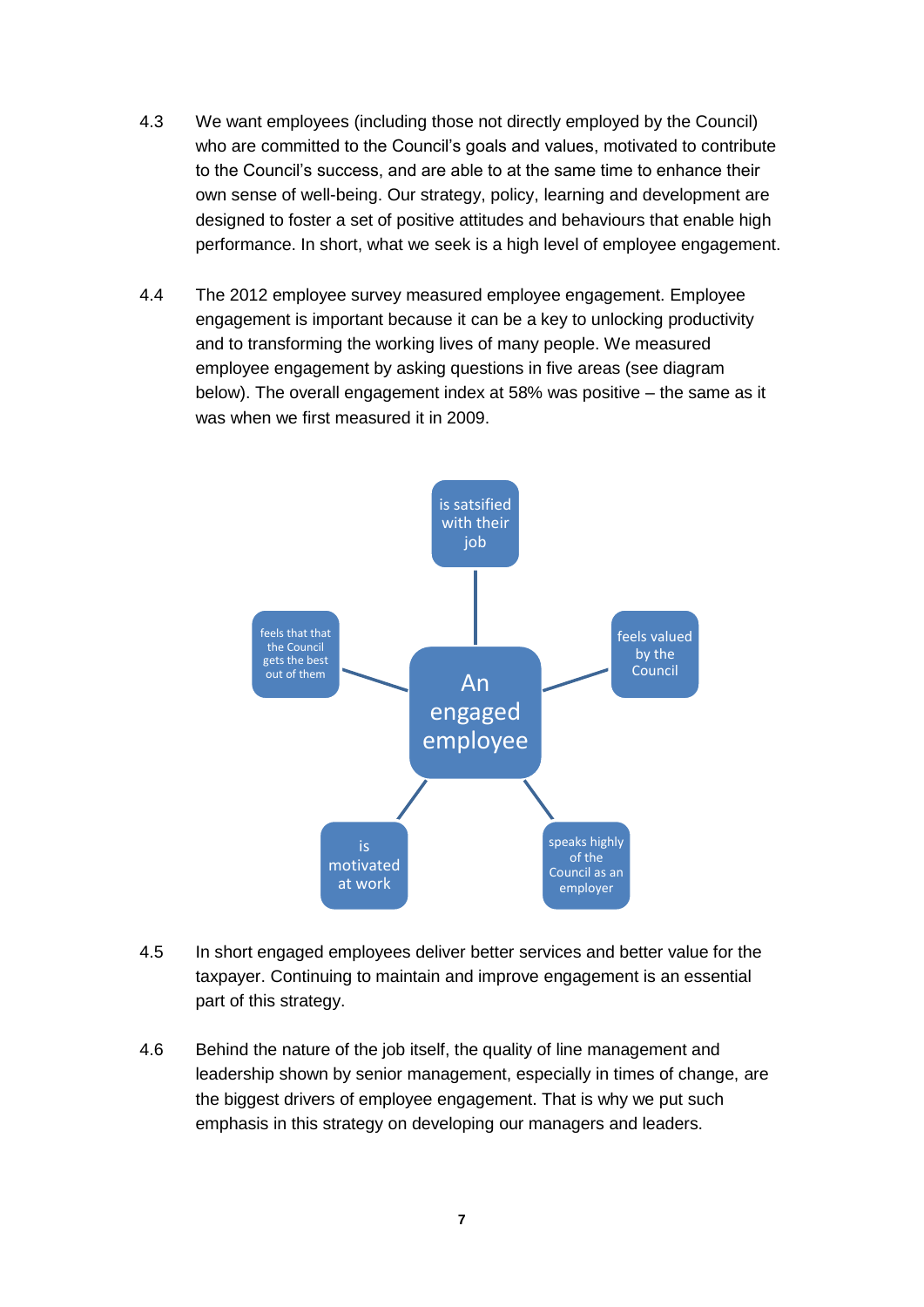### 5 **Our people challenges**

- 5.1 Change and save will continue to be a major focus for the Council. Over the three year period of the strategy, the Council will need to continue to deliver high quality provision in the context of significant and rapid change and reductions in funding for local government. The role of the Council, and the public sector more generally, is changing and we will need to adapt to this.
- 5.2 Our communities will experience significant challenges and opportunities over the period of the strategy. These include high levels of unemployment, changes to the benefits system as well as opportunities arising from the continuing regeneration and development of Lewisham and large developments outside the borough that will have a big impact on the borough.
- 5.3 Lewisham is getting bigger: our population is forecast to grow by 27,000 people over the next 10 years and a further 22,000 in the 10 years after that. This will lead to increased demand for services at a time at which resources are reducing.
- 5.4 Citizens will expect more flexible, personally tailored and responsive services. Many people will want to organise services for themselves, others, however, may continue to want services to be delivered in more traditional ways. We will need to find new and innovative ways of responding to citizens' expectations by re-designing services and reshaping the way services are delivered.
- 5.5 Staff providing our services will need to continue to be efficient and be able to work in new ways, for example within different service models, with partners from other agencies and in other boroughs. That is why this strategy includes those people providing services to the people, not just directly employed by the Council.
- 5.6 Increasingly the Council is using the services of employees who are engaged in a variety of ways, not just directly employed, but as agency workers, associates or consultants. We will be flexible in how we contract with employees but we will still have a set of core expectations of behaviours.
- 5.7 Alongside this diversity we need to maintain a consistency of approach and vision and compliance with the standards that we set for ourselves, and others set for us.
- 5.8 Our leaders and managers will need to be able to inspire and motivate staff through these changes and engage them in new ways of working.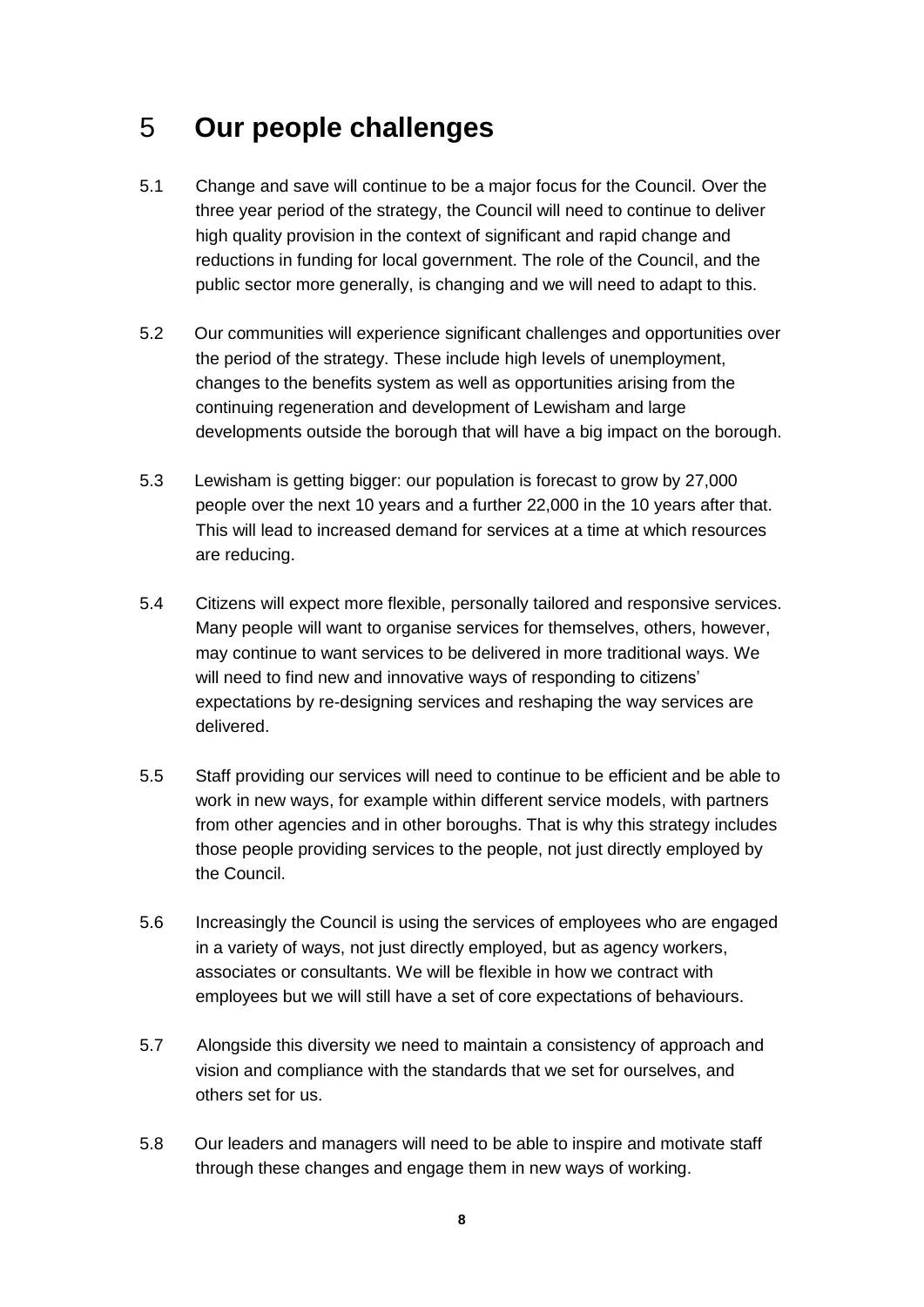### 6 **The organisation we need**

- 6.1 We need an organisation that that is relentlessly focused on delivering value for the public purse by continually seeking ways to improve performance and become more flexible and agile.
- 6.2 For any organisation to operate at peak performance, its managers and staff need to be competent, capable and confident.
- 6.3 Competence requires investment in staff and managers so that they can develop their skills and expertise so as to perform at their best. Capability requires investment in the systems and resources that help people to deliver well. And for people to perform at their best they need collective confidence that as a team they can achieve the goals and objectives set by the Council.
- 6.4 Organisational structures are important but they are not crucial. Good people can make poorly designed organisations perform moderately well. But hard working managers and staff can have their attention misdirected and their energies blunted if they are poorly organised. Above all, we need to be mindful that in Lewisham performing well means serving the public so as to improve their lives and improve their life-chances.
- 6.5 We need to have:
	- effective leaders who are able to provide direction and engage their teams and encourage a culture of innovation and managed risk taking, working in close collaboration with partners
	- a highly engaged and diverse workforce who are able to contribute positively to the changes and continue to deliver high quality services during period of change
	- a high performance culture in which managers actively support individuals to improve their performance, people are clear about how their work contributes to the delivery of their service, know what is expected of them and receive regular feedback about how they are performing
	- a flexible organisation with an agile workforce that is able to facilitate the delivery of leading edge provision and progressive service outcomes.
- 6.6 From these objectives we have set three people priorities: **Priority 1**: Developing effective leaders and an engaged workforce **Priority 2**: Fostering a high performance culture **Priority 3:** Creating a flexible organisation with an agile workforce.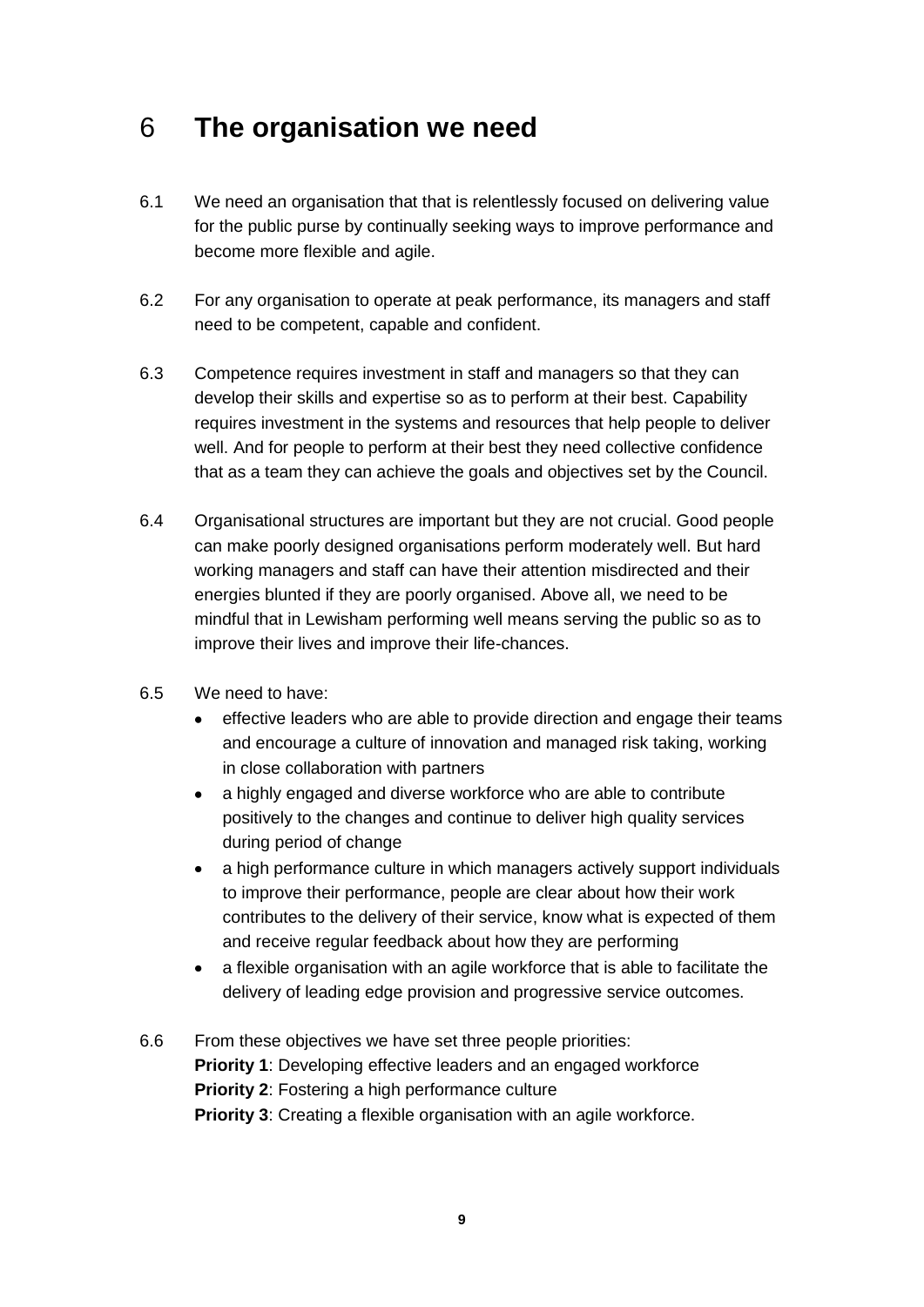- 6.7 Under each of these priorities we have defined six steps we will take to create the organisation we need and the public services we desire.
- 6.8 We also commend these priorities and actions to the agents, organisations and partners employing people providing services to the public with us.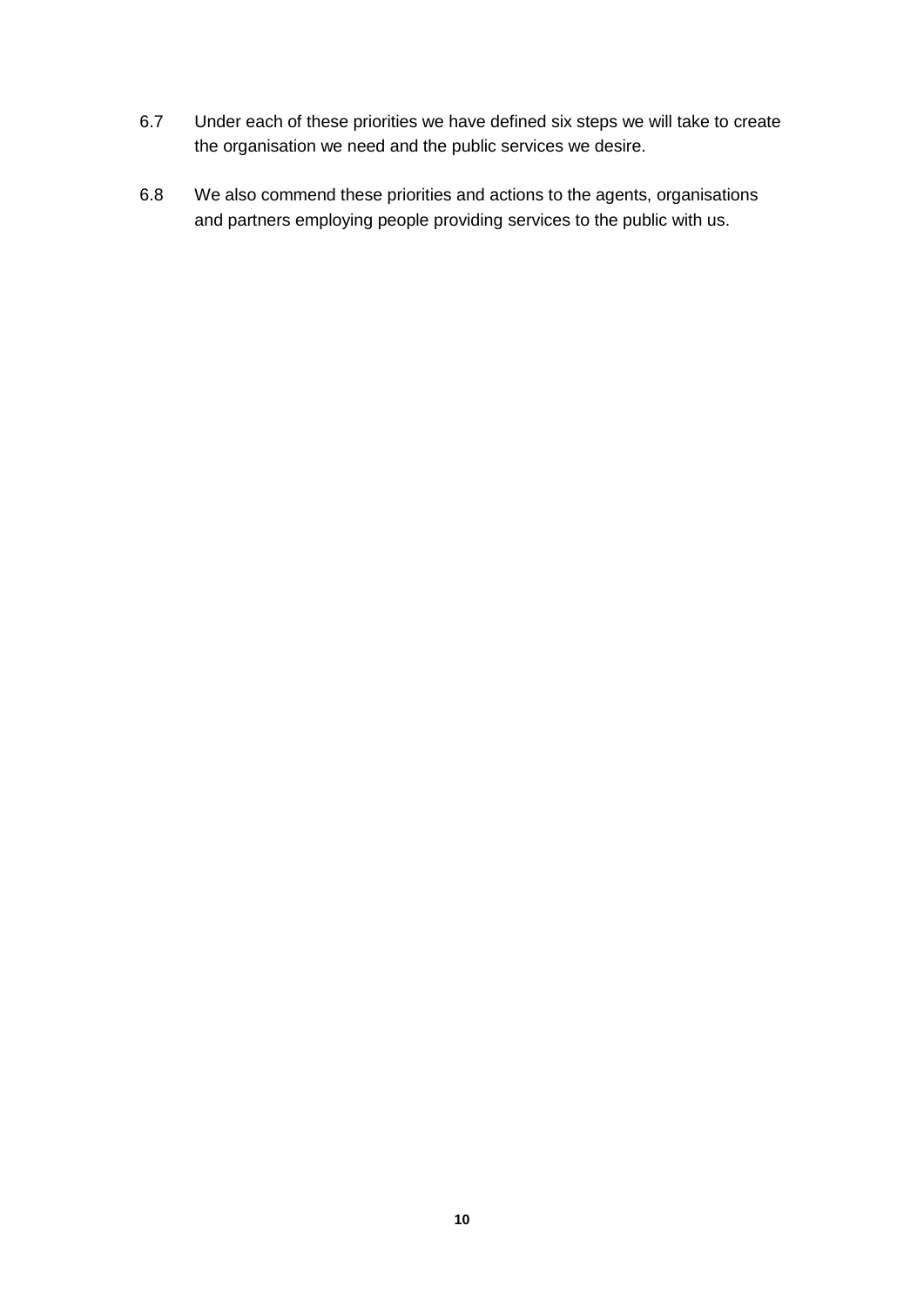## 7 **Our people management priorities**

#### **7.1 Priority 1: Developing effective leaders and an engaged workforce**

#### 7.1.1 Six steps we will take

1. Develop an organisational culture that encourages efficiency and innovation and involves staff in shaping services.

2. Support managers in effectively leading change and foster leadership skills and behaviours. To review the competencies managers will need to lead and manage over the next three years and ensure leaders and managers are able to access appropriate development in a timely way. We will particularly focus on developing the skills required to successfully manage contracts and to manage through others.

3. Develop and retain a representative workforce and develop our approach to succession planning to ensure we are able to fill key posts through internal recruitment.

4. Put in place mechanisms to ensure employees' contribution to the organisation is recognised and valued.

5. Continue to support staff through the changes and ensure new teams have the skills and knowledge they need to deliver effective services, and ensure managers have the right balance of generic and technical skills.

6. Provide redeployment and outplacement support to staff who are being displaced as a result of the changes.

- 7.1.2 How we will measure our progress
	- increase in positive responses to leadership questions Talkback survey
	- increase in positive response to management of change questions Talkback survey
	- increase in engagement index measured –Talkback survey
	- reduction in management costs as percentage of staff costs  $\bullet$
	- increase in top 5% of earners that are from black and ethnic minorities  $\bullet$
	- increase in number of internal staff appointed to management positions  $\bullet$ (PO6 and above).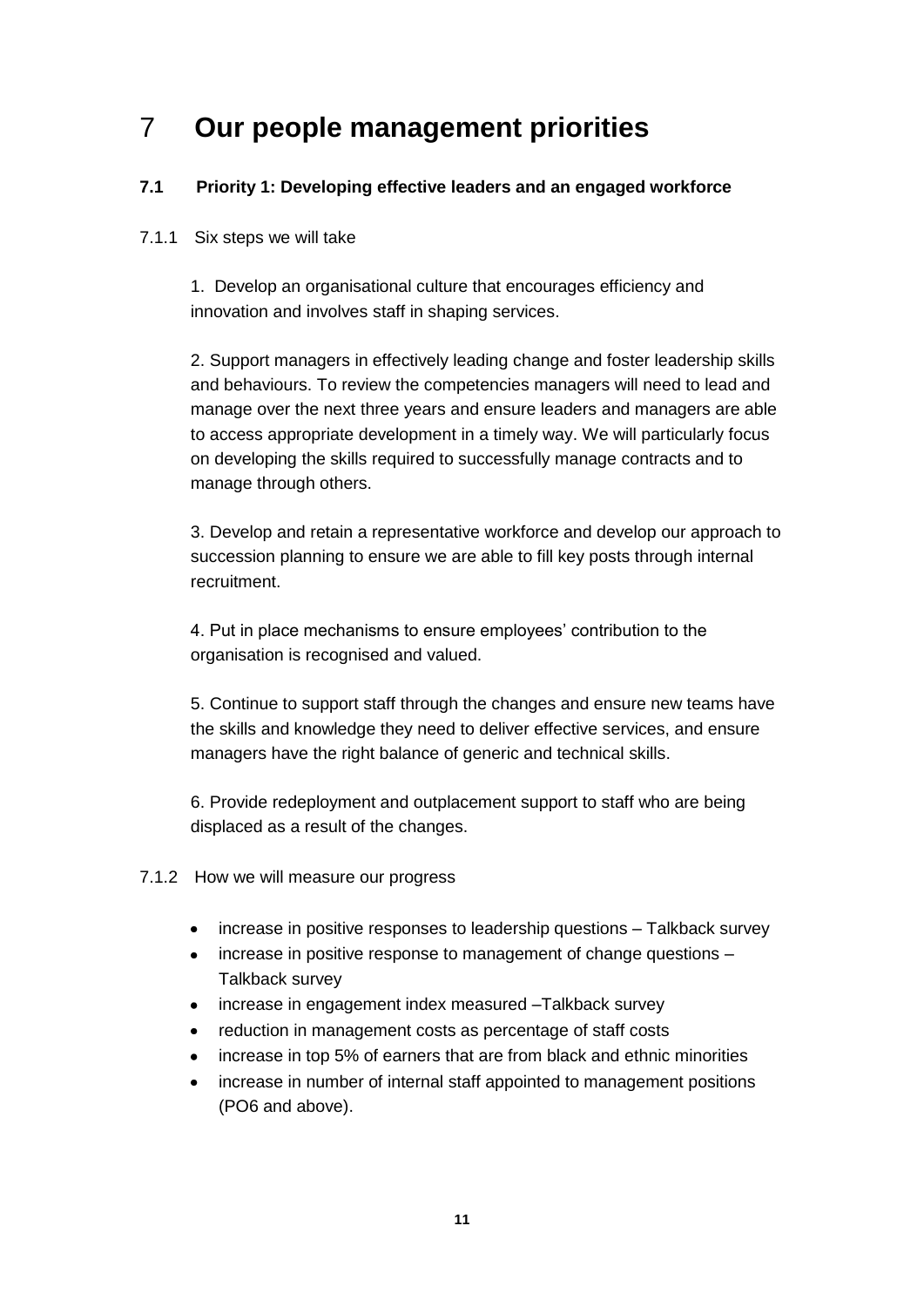#### **7.2 Priority 2: Fostering an efficient high performance culture**

#### 7.2.1 Six steps we will take

1. To influence behaviour change through effective performance management and ensure all staff have clear targets aligned with their service plan objectives so they are clear about what is expected of them and how their contribution helps the Council deliver its priorities

2. To review people management policies and processes to ensure they meet the requirements of the organisation and provide timely outcomes.

3. To review management arrangements and support managers to be able to increase their span of control and manage across teams.

4. To explore different models to more closely link reward to performance and achievement ensuring these achieve the right balance of compliance and consistency.

5. To develop managers skills in performance management and ensure their accountability for effective performance management and the performance of their team.

6. To maximise productivity and efficiency through skills development and process improvement.

#### 7.2.2 How we will measure our progress

- Increase in staff with clear performance objectives agreed through the PES
- increase in the proportion of staff who receive performance feedback from their manager – Talkback survey
- increase in the proportion of staff who feel poor performance is effectively addressed – Talkback survey
- reduction in average days lost to sickness absence per FTE employee

#### **7.3 Priority 3: Creating a flexible organisation with an agile workforce**

7.3.1 Six steps we will take

1. To refine terms and conditions and related HR policies to support new ways of working and allow staff to be deployed in different ways working in partnership with the trade unions and staff forums.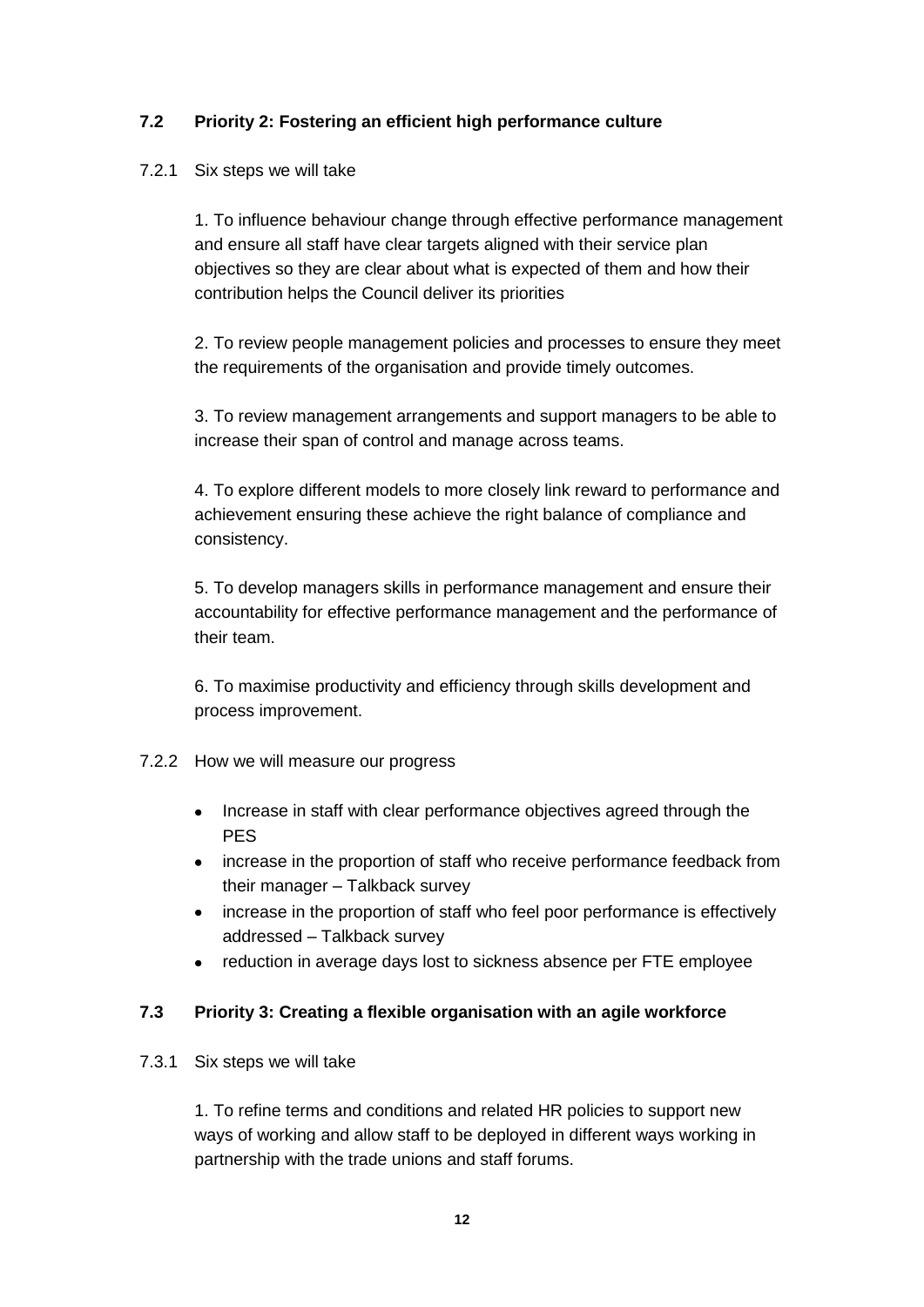2. To deliver a range of HR services through partnership and shared service models to achieve the required efficiencies.

3. To support and develop staff to be able to work in different ways, across different delivery models with partners, across teams and in new areas and develop new processes to support new ways of working.

4. To attract and develop a diverse workforce through a mixed resourcing solution that allows us to tackle skill shortage areas and attract the right people with the right skills, experience and qualifications.

5. To ensure that the learning and development delivered through the South London Consortium reflects Lewisham's provides staff with the skills and knowledge they require.

6. To help to promote a culture of self-directed learning in which staff take responsibility for their own development and understand different learning solutions available to them and how the acquisition of new skills can help them improve their performance and create opportunities for career development.

7.3.2 How we will measure our progress

- Achieve planned workforce reductions
- Achieve the people changes identified through the Efficiency Reviews
- Customer satisfaction rates
- Number of best in class and best practice awards
- Relevant performance indicators In top quartile
- Achieve E HR standard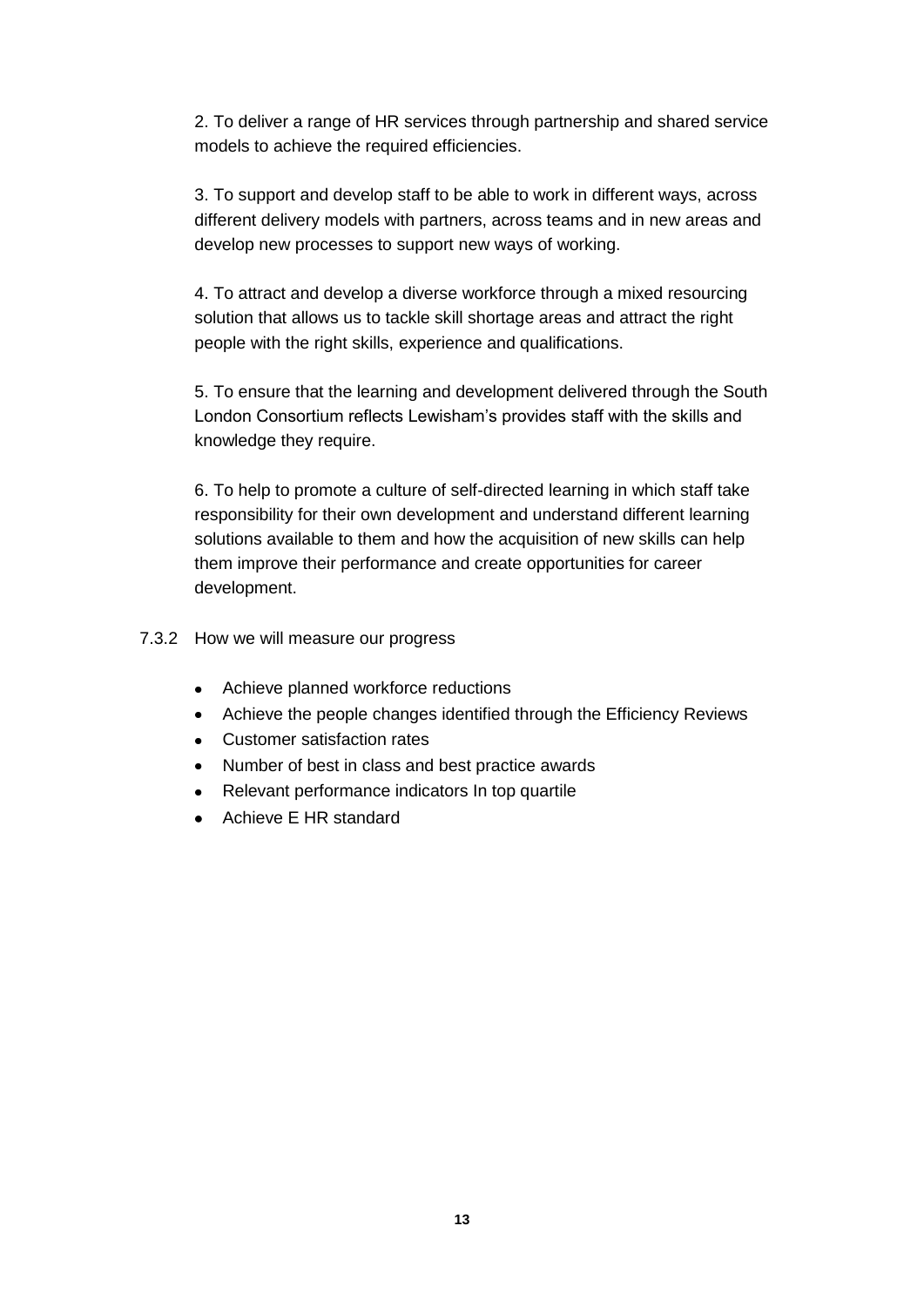### 8 **Competencies**

- 8.1 The Council has developed a competency framework to help staff identify and develop the behaviours we need to work and manage in the Lewisham Way.
- 8.2 The competencies define how we work on Lewisham and enable staff and managers do their bit to achieve our people management priorities.
- 8.3 The three commitments of The Lewisham Way are: customer focus, improving performance and one council. Each commitment has a competency that explains how someone would be behaving if they were applying that competency in their work.

#### 8.4

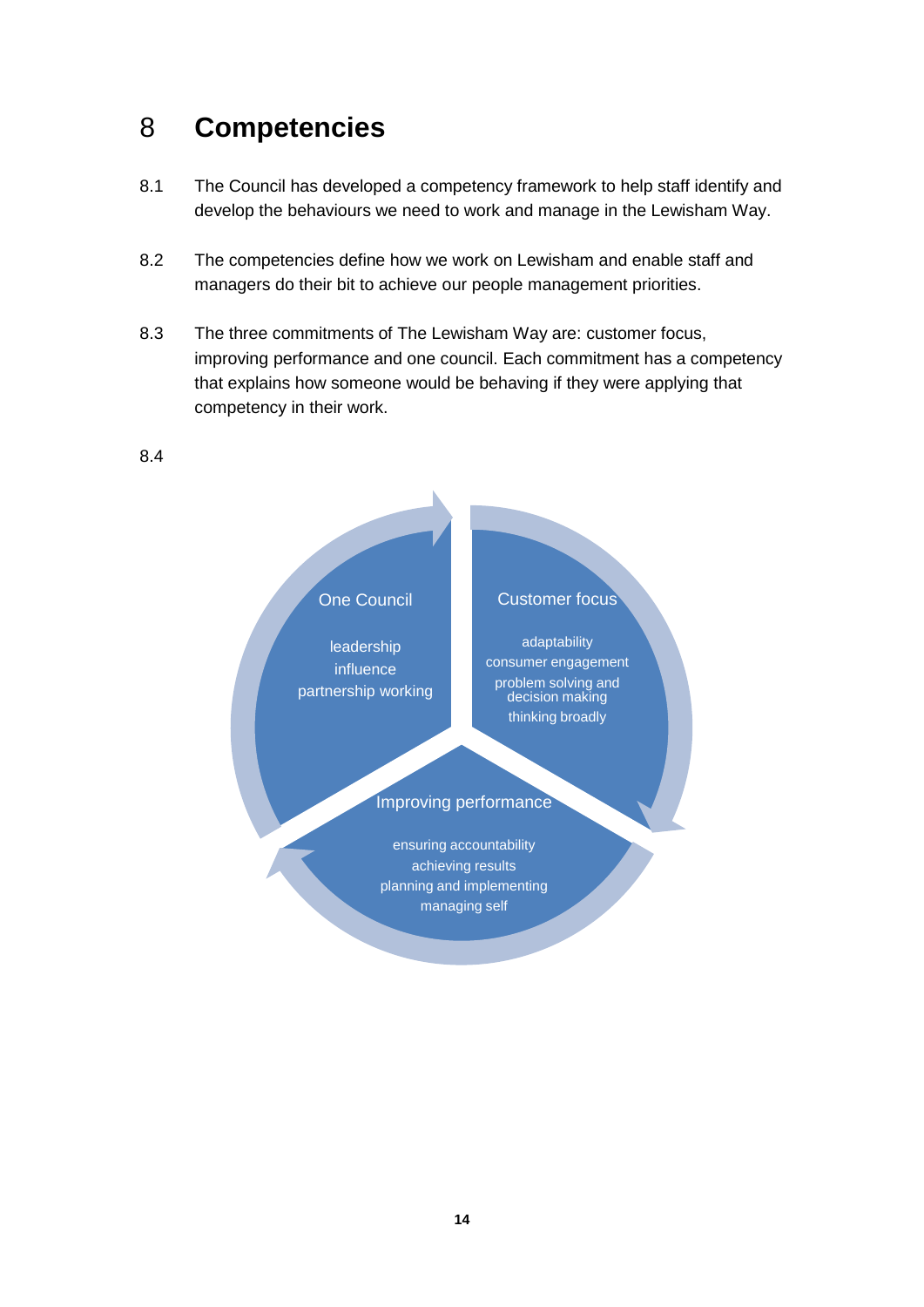### 9 **Working together in the Lewisham Way**

9.1 Whilst the Council's HR function plays a leading role in supporting managers, and bringing the strategy to life, its success depends, to a large extent, on the part played by Lewisham's managers. Expectations of Lewisham managers are defined below.

#### **9.2 Managing in the Lewisham Way**

Lewisham managers are expected to manage in the Lewisham Way:

- Customer Focus this means you always put residents first and  $\bullet$ consistently deliver high quality services to all our service users
- Improving Performance this means you are clear on what you need to do to succeed and that you are prepared to challenge and change to find better ways of going there
- One Council this means you will work with others across the Council and beyond to deliver results, and that you value everyone's contribution.
- 9.3 In addition to managing in the Lewisham Way, managers are expected to ensure that all their staff work in the Lewisham Way, sharing the same focus.

#### **9.4 Being effective in all key processes**

As a Lewisham manager you are expected to apply consistency and fairness in all people management processes including:

- [Recruitment and resourcing](http://ls/C2/RecruitmentAndResourcing/default.aspx) ensuring you appoint the best person for  $\bullet$ the job
- [Managing performance](http://ls/C15/ManagingPerformance/default.aspx) setting annual objectives for all staff and providing regular constructive feedback
- [Managing change](http://ls/C8/ManagingChange/default.aspx) ensuring you foster change in your area and that this is communicated effectively to all
- [Managing attendance](http://ls/C0/ManagingAttendance/default.aspx) ensuring you manage all absence from work, in  $\bullet$ particular, carrying out return to work interviews
- [Developing employees](http://ls/C7/Developing%20people/default.aspx) ensuring you discuss and identify development  $\bullet$ opportunities and outcomes at least once a year
- [Consulting and engaging](http://ls/C6/ConsultingAndEngaging/default.aspx) encouraging each team member to work effectively with colleagues and ensuring standards of organisational behaviour
- [Managing grievances](http://ls/C19/ManagingGrievances/default.aspx) listening to staff and acting fairly  $\bullet$
- [Pay, benefits and leave](http://ls/C5/PayBenefitsLeave/default.aspx) rewarding flexibly yet fairly